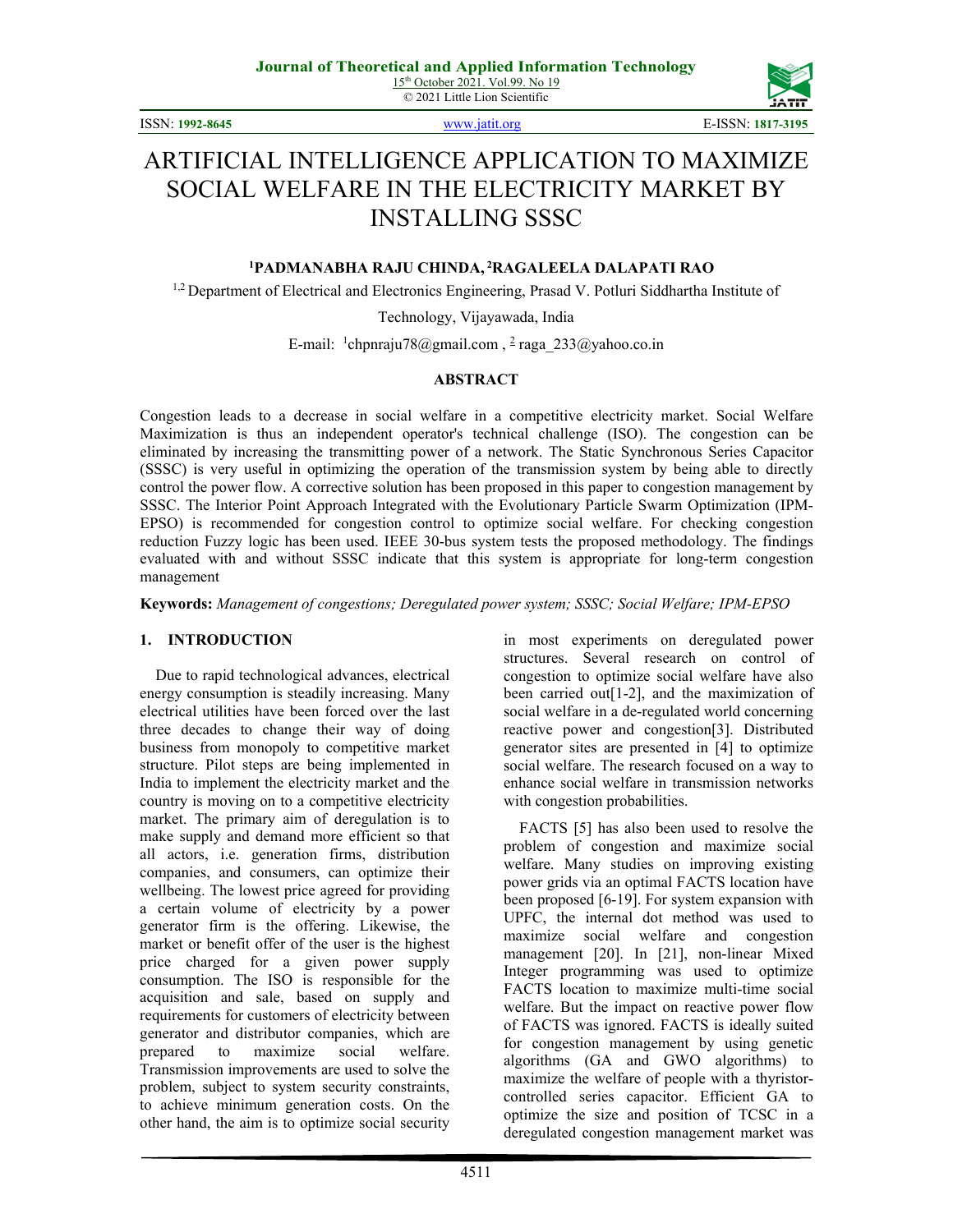# **Journal of Theoretical and Applied Information Technology**

15<sup>th</sup> October 2021. Vol.99. No 19 © 2021 Little Lion Scientific

|                 | $\mathbf{z}$<br>2021<br>Little Lion Scientific | -----<br>JĀTĪT   |
|-----------------|------------------------------------------------|------------------|
| ISSN: 1992-8645 |                                                | -ISSN: 1817-3195 |

proposed [23] to maximize social welfare costs. In a double-sided market for auctions, the new fumigation-based genetic algorithm (Fuzzy-GA) is used to reduce congestion and maximize social benefits by locating and sizing one TCSC unit [24].In [25] the GA was proposed for optimum congestion management to increase the social welfare, location, and size of this device. In[26] a new, effective differential evaluation social welfare programming technique has been introduced, based on contingency analysis, by optimally positioning various FACTS equipment on the pool electricity market. Congestion management based on sensitivity is described in [27] with FACTS controls optimally placed. The congestion control, using an IPFC, is carried out in [27]. In the context of deregulated electricity markets, the application of a series FACTS for congestion management is discussed [28].

This article proposes an IPM-EPSO based on Fuzzy, which maximizes social advantages and reduces congestion through the use of SSSC. The influence of the SSSC on the updated IEEE 30 bus social welfare research framework will be

tested in simulations. The approach suggested highlights the benefits of SSSC in the deregulated energy market and how the ISO can strengthen social welfare and avoid congestion in the grid.

# **2. COMPOSITE LOGIC CRITERIA**

It The Fuzzy set theory was proposed by Prof. L.A. Zadeh in 1965 as a mathematical concept. Fuzzy logic is a logic that uses graded or quantified statements instead of purely true and false statements. The fuzzy set of linguistic variables allows objects with membership ratings between 0 and 1. Intervals are established based on pre/post contingent amounts for fuzzification of cognitive elements. The input and output membership functions are selected based on the assignment of pre/post-dependent quantities. The pre/post-dependent quantity is first defined in a fuzzy notation before the fuzzy logic rules can be processed.

As seen in table 1, of loading line (LL) is divided into four groups utilizing a fuzzy set of notes.

| Percentage          | Line       | $0 - 50\%$     |        | $51 - 85\%$ |               | 86-100%                     | Above $100\%$ |                 |
|---------------------|------------|----------------|--------|-------------|---------------|-----------------------------|---------------|-----------------|
| Loading             |            |                |        |             |               |                             |               |                 |
| Linguistic Variable |            | Loaded Lightly |        |             |               | Loaded Usually   Completely | Loaded        | Over            |
|                     |            | (LL)           |        | (LU)        |               | Loaded (CL)                 | (LO)          |                 |
| Severity            | Membership | Low            | Severe | Under       | <b>Severe</b> | Severe Above (SA)           |               | Higher Severity |
| Function            |            | (LS)           |        | (US)        |               |                             | (HS)          |                 |

Table 1 Fuzzy set notations for line loadings

After obtaining the intensity indexes of all the lines, the cumulative index (Total IndexLL) is obtained for a given line output using the following expression.

$$
Total Index_{LL} = \sum w_{LL} SI_{LL}
$$
 (1)

where  $W_{LL}$  = Coefficient of weighting

$$
SI_{LL} = \text{Index of intensity}
$$

The severity index weighting coefficients used are

$$
w_{LL} = 0.25
$$
 for LS,  $0.50$  for US,  $0.75$  for SA

and1.00 for HS

The result was that the overall index was predominantly governed by a fourth index (HS).

Each bus voltage profile (VP) is split into three categories using fuzzy set notes, as shown in Table 2.

| Voltage Profile | Below 0.9         | $0.9 \text{ to } 1.02$ | Above $1.02$           |
|-----------------|-------------------|------------------------|------------------------|
| (p.u)           |                   |                        |                        |
| Linguistic      | Low Voltage (LV)  | Normal Voltage         | Over Voltage           |
| Variable        |                   | 'N V                   |                        |
| Severity        | Under Severe (US) | Severe Above           | <b>Higher Severity</b> |
| Membership      |                   | (SA)                   | (HS)                   |
| Function        |                   |                        |                        |

Table 2 Fuzzy set notations for voltage profiles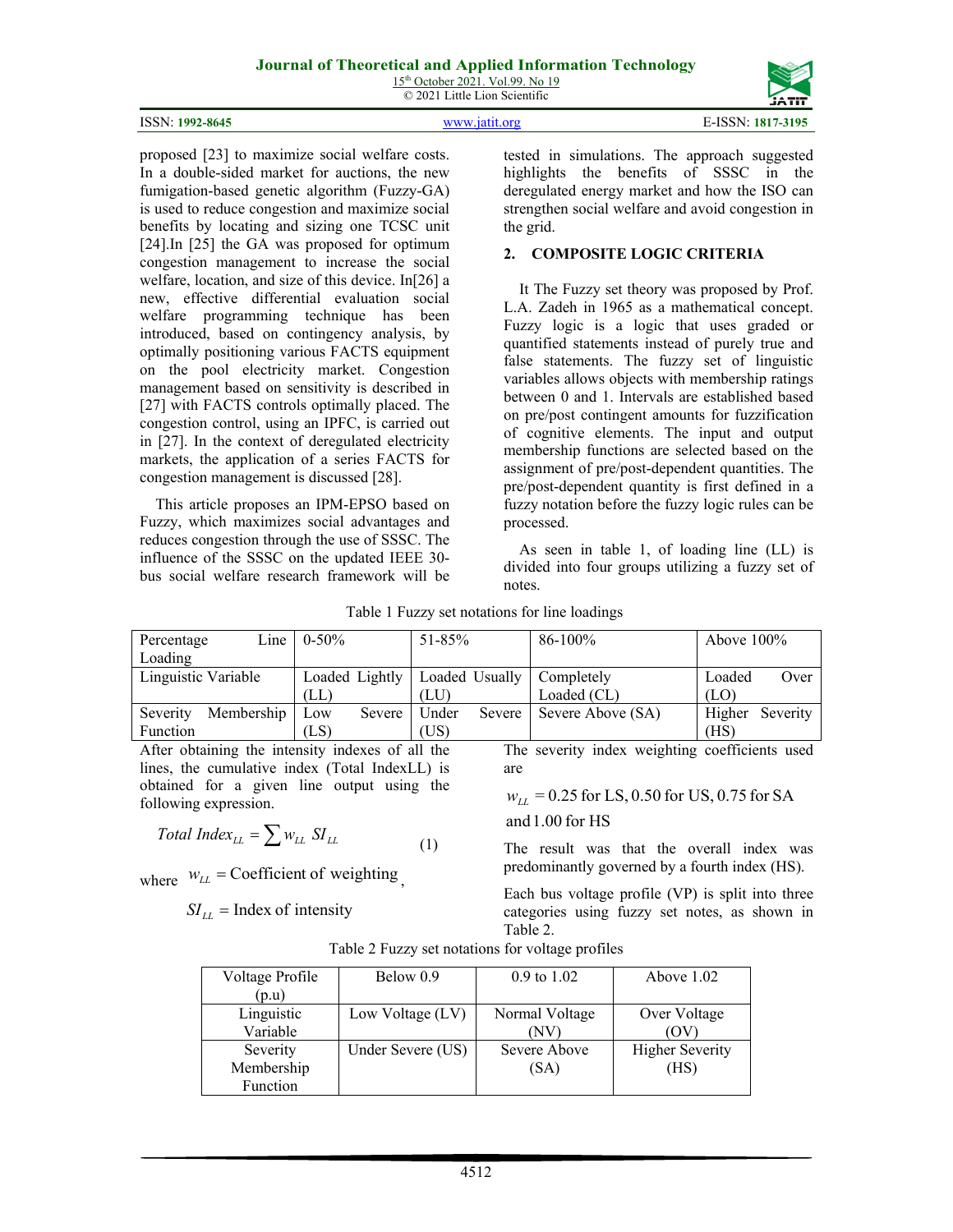# **Journal of Theoretical and Applied Information Technology**

15<sup>th</sup> October 2021. Vol.99. No 19 © 2021 Little Lion Scientific

| ISSN: 1992-8645 | WWW 19111 Oro | E-ISSN: 1817-3195 |
|-----------------|---------------|-------------------|

When choosing extreme indices for all voltage profiles, the Total Index<sub>VP</sub> of the bus voltage profiles for a specific line outage is obtained by using the following expression.

$$
Total Index_{VP} = \sum w_{VP} SI_{VP}
$$
 (2)

The severity index weighting coefficients used are

 $W_{\nu p} = 0.30$  for US, 0.60 for SA and 1.00 for HS As seen in Table 3, every VSI is divided into five groups with fuzzy set comments.

| Voltage     | $0 - 0.2$ | $0.2 - 0.4$ | $0.4 - 0.6$ | $0.6 - 0.8$ | $0.8 - 1.0$ |
|-------------|-----------|-------------|-------------|-------------|-------------|
| Stability   |           |             |             |             |             |
| Index Value |           |             |             |             |             |
| Linguistic  | Very Low  | Low Index   | Medium      | High Index  | Very High   |
| Variable    | Index     | (LI)        | Index (MI)  | (HI)        | Index       |
|             | (VLI)     |             |             |             | (VHI)       |
| Severity    | Very Low  | Low         | Under       | Severe      | Higher      |
| Membership  | Severe    | Severe      | Severe      | Above       | Severity    |
| Function    | (VLS)     | (LS)        | (US)        | (SA)        | (HS)        |

Table 3 Fuzzy set notations for voltage stability indices

Using this expression, the Total IndexVSI of the Bus Voltage Stability Index is obtained after obtaining the severity indices of all the voltage stability indices

 $Total Index_{VSI} = \sum w_{VSI} SI_{VSI}$  (3)

The weighting coefficients used for the severity indices are

 $w_{VSI} = 0.20$  for VLS, 0.40 for LS, 0.60 for US,

0.80 for SA and 1.00 for HS

where

 $w_{\text{v}ST}$  = Coefficient of weighting,

 $SI<sub>YSI</sub>$  = Pre/post contingent quantity severity index

A composite logic criteria method run in parallel is used to achieve the cumulative composite logic criteria table, as seen in Figure 1, for pre/post-contingency operational conditions. The Composite Logic Criteria (CLC) index is designed for determining a cumulative severity index for line loading, voltage profiles, and stability indices.



*Figure 1 Parallel Operated Composite Logic Criteria System*

### **3. STATIC SYNCHRONOUS SERIES COMPENSATOR**

Emerging systems of electricity often lead to situations in which the system does not exist in a safe operating area due to increased loading or severe contingencies. In these situations, the operator's primary objective is to implement control measures to bring the power system to a safe area. FACTS equipment may play an important role in improving the safety of the power grid.

The SSSC is a coupling transformer, inverter, and capacitor, as seen in Figure 2. The SSSC is connected serially with a transmission line by the coupling transformer. The SSSC produces and inserts a voltage sequence that can be regulated to adjust the impedance of the transmission line. The power flow of the line connected to the SSSC is thus regulated.



*Figure 2 Typical Sssc Scheme*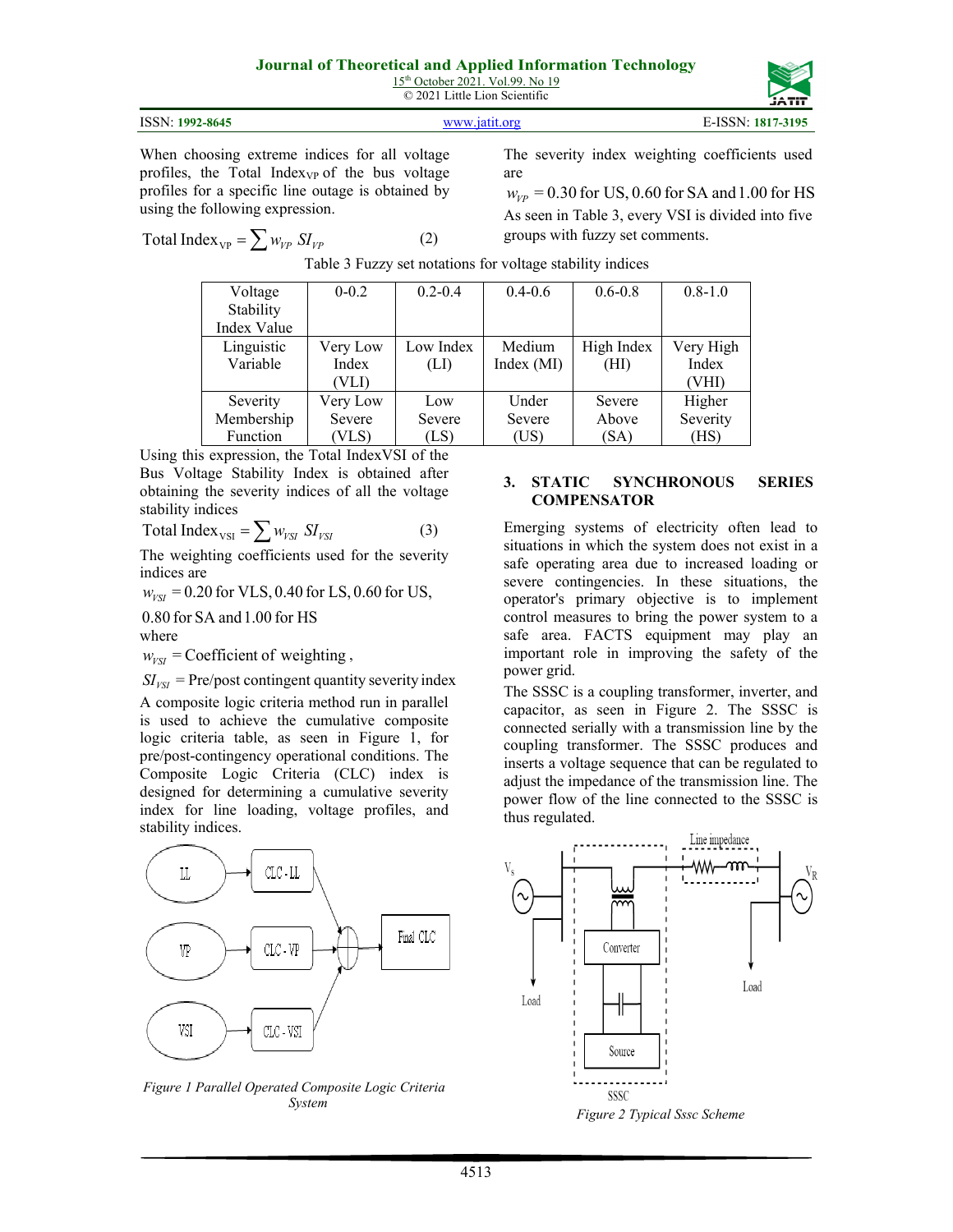| ISSN: 1992-8645 |  | 7-3195<br>1 X I |
|-----------------|--|-----------------|

The SSSC provides a capacitive or inductive compensating voltage to its current specified rating, independent of the line current. The realistic minimal line current is that the SSSC can also consume true power from the line to replenish its losses. The VA rating of the SSSC represents the maximum line current and the maximum voltage compensation.

The condenser is reactive impedance in series with the thread. Thus, the voltage above it is equal to the line current that depends on the transmission angle. As the transmission angle increases, the compensatory voltage often changes (and line current). The power transmission P is a parametric function for compensating sequence s ( $s = X_C/X_L$ ), that is [29],

Transmitted Power (P) = 
$$
\frac{V^2}{X_L(1-a)}
$$
 sin  $\alpha$  (4)

Regardless of the line current, the SSSC injects the compensating voltage into the line. The transmitted power P thus becomes an injected voltage parameter and can be expressed as follows

$$
P_q = \frac{V^2}{X_L} \sin \delta + \frac{V}{X_L} V_q \cos(\delta/2)
$$
 (5)

The series capacitor boosts transmitting power by a fixed percentage of that transferred on a given δ by a non-compensated line. The SSSC has to keep the maximum classified capacitive or offsetting reactance at every line current until the maximum rate is established in impedance compensation mode. For practical use,  $I_{\text{max}}$  may be separately defined for the maximum rated line current and a specified short duration over current for variable impedance type compensators. For these currents and the relevant maximum voltages, the basic VA rating of the major power components of the SSSC must be assessed. Despite the way that a fixed capacitor produces a compensative voltage proportionally to the line current, a controllable offset voltage range of the overall compensator also, to a certain extent, becomes a function of this compensation system in terms of main components (conversion and fixed-capacity) ratings and operational losses.

### **4. HYBRID IPM-EPSO ALGORITHM**

The Interior Point Method (IPM) can look for non-linear and discontinuous function solutions for

optimization challenges. However, the slow convergence is often characterized by the almost optimum value and the solution can stay with the local area. The suggested algorithm combines two methods' main advantages accordingly. First of all, IPM is used in the randomly generated initial population to perform global exploitation. This gives evolutionary particle swarm optimization a good starting point (EPSO). The hybrid solution also goes beyond one method, operates only but decreases the total computation time because of its complementary IPM and EPSO properties.

Figure 3 shows the concept of a proposed method based on the two-layer optimization, wherein Layer 1 the initial solutions are randomly generated by the IPM, layer 2 is responsible for optimizing the optimum output variables by the EPSO system.



Miranda et al.[30] developed EPSO, combining conventional PSO and evolutionary strategy. It can be regarded either as an evolving PSO weight or as an evolving algorithm with a PSO motion rule. EPSO has already demonstrated its effectiveness, precision, and robustness, which makes it applicable to problems in power systems.

EPSO can be viewed as a hybrid process for the development of strategies and optimization of particle swarm methods. The following is the EPSO algorithm. Consider several solutions or particles in a given iteration. The following are the general plans of the EPSO:

• REPLICATION: Replicated R times for each particle

MUTATION: Strategic parameters of each particle changes

• REPRODUCTION: Each particle mutated produces descendants according to the rule of particulate motion.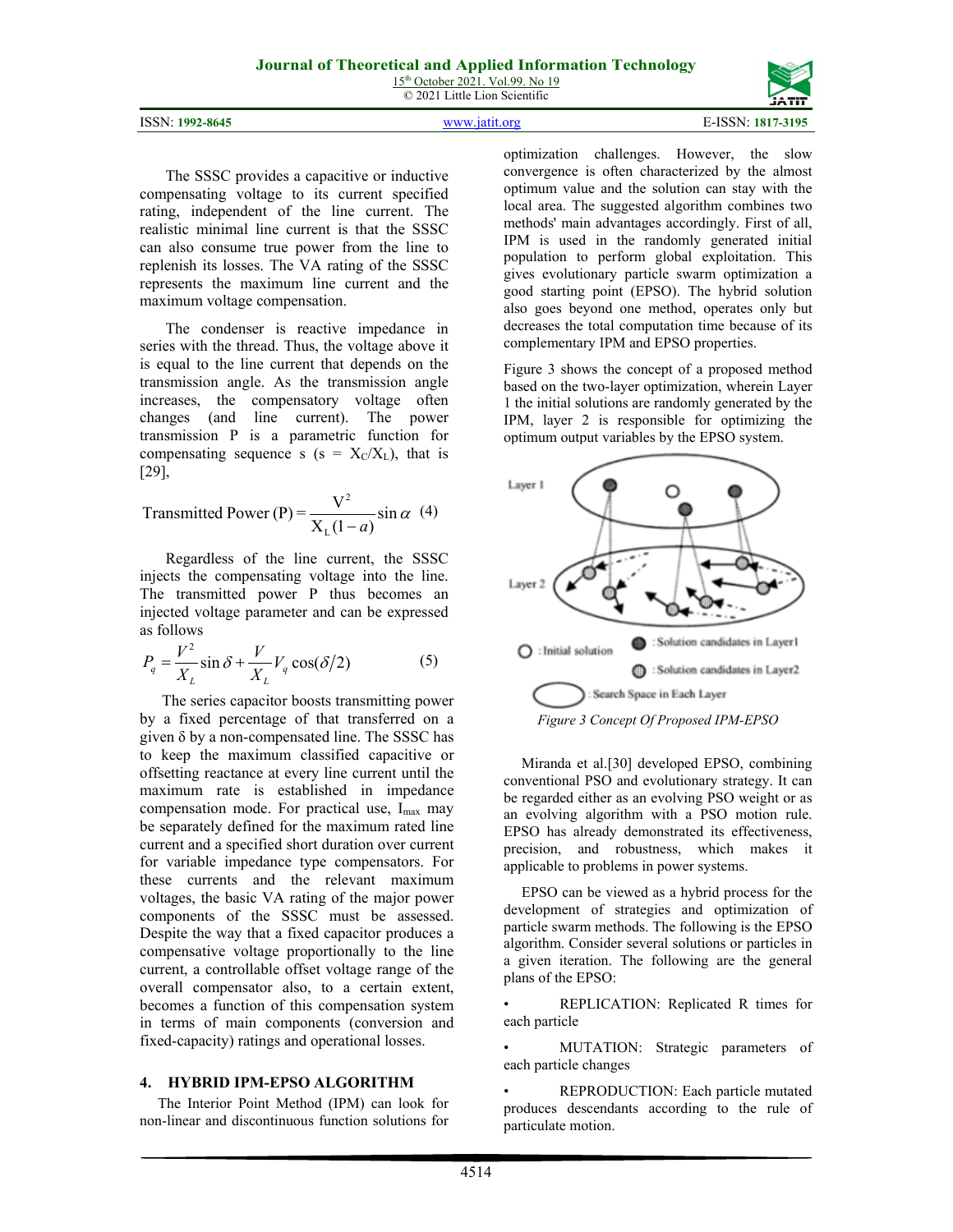| ISSN: 1992-8645 | www.jatit.org | E-ISSN: 1817-3195 |
|-----------------|---------------|-------------------|



• SELECTION: The best particles survive to form a new generation by the stochastic tournament or by other selection processes.

A new particle results as

$$
S_i^{new} = S_i + v_i^{new}
$$
  
\n
$$
v_i^{k+1} = w_{i0}^* v_i^k + w_{i1}^* (pbest_i - s_i^k) +
$$
  
\n(6)

$$
v_i^{k+1} = w_{i0}^* v_i^k + w_{i1}^* (pbest_i - s_i^k) + w_{i1}^* (gbest^* - s_i^k)
$$
\n
$$
(7)
$$

So far, this appears to be the PSO—it retains its inertia, memory and cooperation conditions. However, weights change as specified

$$
w_{ik}^* = w_{ik} + \tau.N(0,1)
$$
 (8)

Where N  $(0, 1)$  is the Gaussian distribution random variable, the mean 0 and variance 1. The next equation randomly disturbs the global best (gbest)

$$
gbest^* = gbest + \tau'.N(0,1)
$$
\n(9)

The  $\tau$ ,  $\tau$  is parameters for learning. They are also strategic parameters and are therefore subject to mutation.

It is therefore only natural that it should be expected to have favorable convergent qualities when compared with EP or PSO because this system benefits from two "pushes" in the right directions, the Darwinist selection, and the particle movement rule. Moreover, EPSO can also be categorized as an algorithm that can adapt itself, because it relies just like all development strategies on the mutation and selection of strategic parameters.

# **5. MATHEMATICAL FORMULATION OF OPF PROBLEM**

The standard formula of an optimum power flow problem specifies the perfection of control variables, such as true power generation, terminal power, tap-changing, shunt compensation, while at the same time minimizing objective functionalities such as operating cost, active power losses, and a total severity index. The main aim is to strengthen social welfare (or to minimize the generation cost if loads are inelastic). To optimize the overall welfare benefits, the central dealers optimally ship the generators to a central poolbased sector, following organizational and safety criteria.

The problem is stated mathematically as

Objective Function -1 (OF-1):  $f_1$  = Social welfare maximization

Objective Function -2 (OF-2):  $f_2$  = Weighted multi function

Objective Function -3 (OF-3):  $f_3$  = Weighted multi function

$$
f_1 = F_1 \tag{10}
$$

$$
f_2 = w_1 * F_1 + w_2 * F_2 \tag{11}
$$

$$
f_3 = w_1 * F_1 + w_2 * F_3 \tag{12}
$$

and  $w_1 + w_2 = 1$ <br>**Figure 1** Social

**Where** 

$$
F_1 = S.W = Social Welfare\n= (Cd * Pd _ CS * Ps )\n= (\sum_{i=1}^{N_G} C_{Gi} (P_G) - \sum_{i=1}^{N_D} B_{Di} (P_D))
$$
\n
$$
F = A \cdot A
$$
\n(13)

 $F_2$  = Active power loss=

$$
\sum_{i=1}^{N_L} G_{ij} (V_i^2 + V_j^2 - 2V_i V_j \cos(\delta_i - \delta_j))
$$
\n
$$
V_i = \text{Composit Logic Critorio (CL C)} \tag{15}
$$

$$
F_3 = \text{Composit Logic Criteria (CLC)} \tag{15}
$$

#### **6. COMPREHENSIVE COMPUTER PROCEDURE TO SOLVE THE PROBLEM**

The implementation steps can be described as follows in the proposed IPM-EPSO algorithm; Step 1: Input the load flow analysis system data Step 2: Run the power flow under the chosen network contingency

Step3: Evaluate the severity of a composite logic criteria-based approach to network contingency.

Step 4: Replay steps 2 and 3 for all lines of transformation

Step 5: Select the most severe contingencies of the network based on a fugitive logic composite severity index criteria.

Step 6a: Choose an SSSC and its system location.

Step 6b: Generate Gen =0; set IPM-EPSO simulation parameters and randomly initialize and store k individuals on the archive within their respective boundaries.

Step 7: Run the power flow under the selected network contingency for each individual in the archive to identify load bus voltages, angles, load bus voltage stability indices, generator reactive output, and line power flow calculations.

Step 8: Assess the functions of penalty

Step 9: Evaluate for each individual the objective fitness values and the respective fitness values. Step 10: Find and store the best x<sub>global</sub> and x<sub>local</sub>.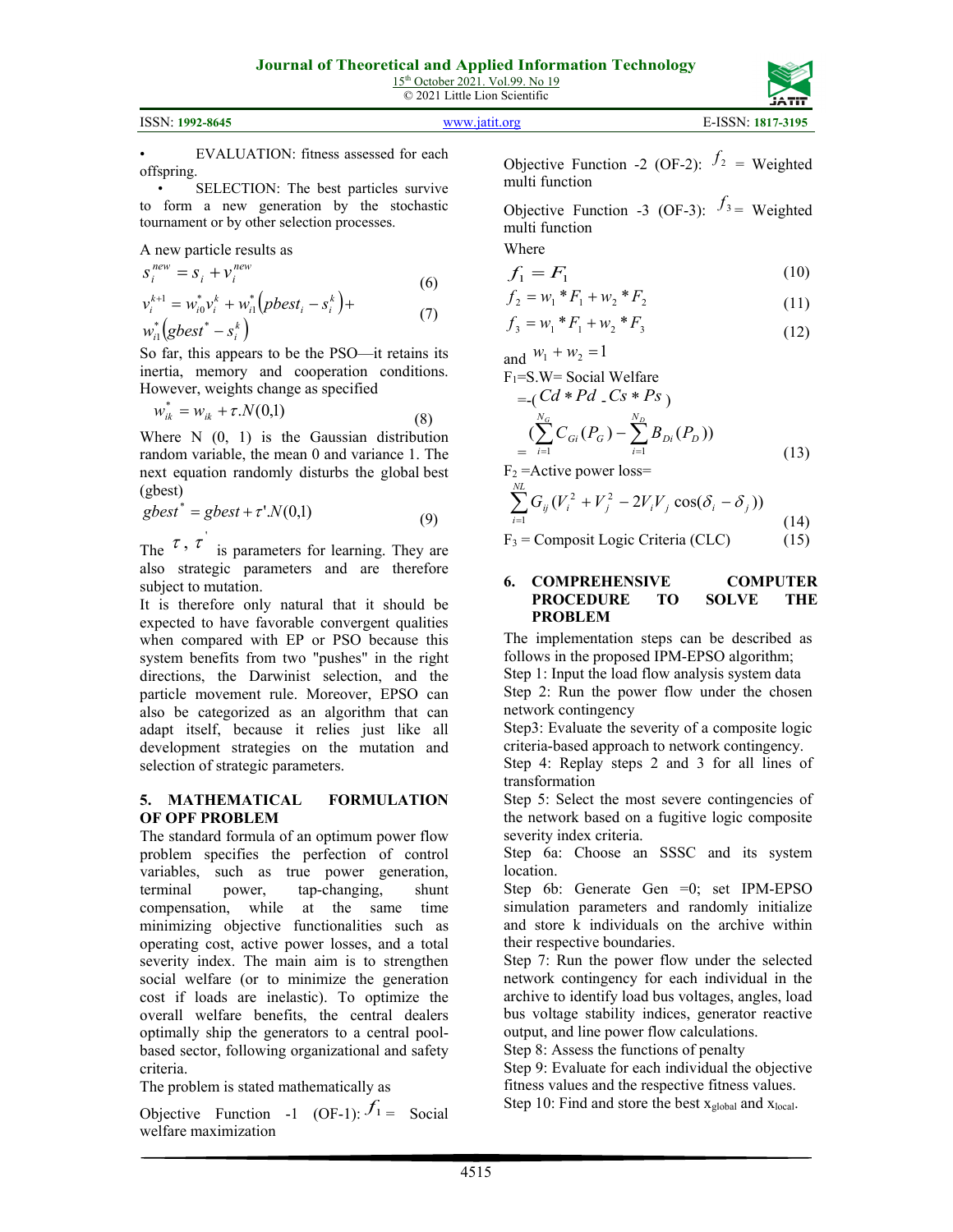15<sup>th</sup> October 2021. Vol.99. No 19 © 2021 Little Lion Scientific



Step 11: Enhance the Gen = Gen+1 generation counter.

Step 12: To generate new k individuals, apply IPM EPSO to operators

Step 13: Run power flow

Step 14: Assess the penalty functions

Step 15: Assess the fitness values of each new objective function value.

Step 16: Apply and update the IPM-EPSO Selection Operator.

Step 17: Update and save the best  $x_{global} \& x_{local}$ .

Stage 18: Repeat steps 7-17 if one of the stop criteria is not fulfilled. The other way around is to stop 19

Stage 19: Printing results

### **7. SIMULATION RESULTS**

This section provides details of the study performed on the safety enhancement of the IEEE-30 bus test system. In the IEEE 30-bus system, there are 41 branches, six generator buses, and 24 load buses. There are tap-changing transformers for four branches 6-9, 6-10, 4-12, and 27-28. There are 10, 12, 15, 17, 20, 21, 23, 24, and 29 buses with a reactive source system. The IPM-EPSO parameters used for the simulation are summarized in Table 4

|  |  | Table 4: Optimal Parameter Settings For IPM-EPSO |
|--|--|--------------------------------------------------|
|  |  |                                                  |

| Parameter              | <b>IPM-EPSO</b> |
|------------------------|-----------------|
| Population size        | 20              |
| Number of iterations   | 150             |
| Cognitive constant, c1 |                 |
| Social constant, c2    |                 |
| Inertia weight, W      | $0.3 - 0.95$    |

To reduce the overload of a selected severe network contingency through a solution to optimized power flow, the proposed composite logic criteria and IPM-EPSO algorithms were used. It can be seen from the Table 5 that the IP-EPSO algorithm gives less cost of generation compared with the cost of generation obtained with other methods.

| Method              | Fuel Cost (\$/hr) |
|---------------------|-------------------|
| EP                  | 802.9070          |
| TS                  | 802.5020          |
| <b>OPFPSO</b>       | 800.4100          |
| <b>MDE-OPF</b>      | 802.3760          |
| Genetic Algorithm   | 803.05            |
| IPM-EPSO (proposed) | 800.966           |

The proposed IPM-EPSO hybrid algorithm has been applied under the most severe network contingency to test the ability to solve optimal power flow problems to reduce overloads. For minimization using the proposed IPM-EPSO algorithm, three objective functions are considered. At the end of the entire generations, the algorithm was operated for a maximum of 150 generations with an overall population size of 20.

In this case, two different subcases have been analyzed. In the first sub-case, the proposed OPF without considering FACTS devices is applied on the test system to determine optimal settings of control variables under the selected single contingency. In the second sub-case, the proposed IPM-EPSO based algorithm with FACTS device (SSSC) is applied to the test system under the selected contingency.

To simulate a competitive market structure, it has been considered the generators as GENCOS and the loads as DISCOS/ESCOS. In all cases, it is assumed that they are individual entities that are operated separately. One Static Synchronous Series Compensator (SSSC) unit has been placed in line 9-10, that has turned out to be the most effective location to alleviate congestion. The specified real and reactive power flow in line 9-10 is continuously varied between the maximum and minimum limits of the real and reactive power flow of the line. SSSC real and reactive power specified values are taken as control variables of the SSSC. The limits of SSSC real and reactive power were taken as  $P_{min}=0.0$ ,  $P_{max}=0.45$ ,  $Q_{min}$  $=0.0$ , and  $Q_{\text{max}}=0.1$  p.u. The algorithm has been run for up to 150 generations and has a population of 20 and has been stopped at the end of the generations.

The convergence characteristics of different objective functions with and without SSSC under the top 1 contingency 2-5 are shown in Figures 4- 8 From Figures 4-8, it can be observed that the objective functions 1, 2 & 3 converged to their minimum value within 50 iterations.



*Figure 4 Convergence Diagram Of Objective Function-1*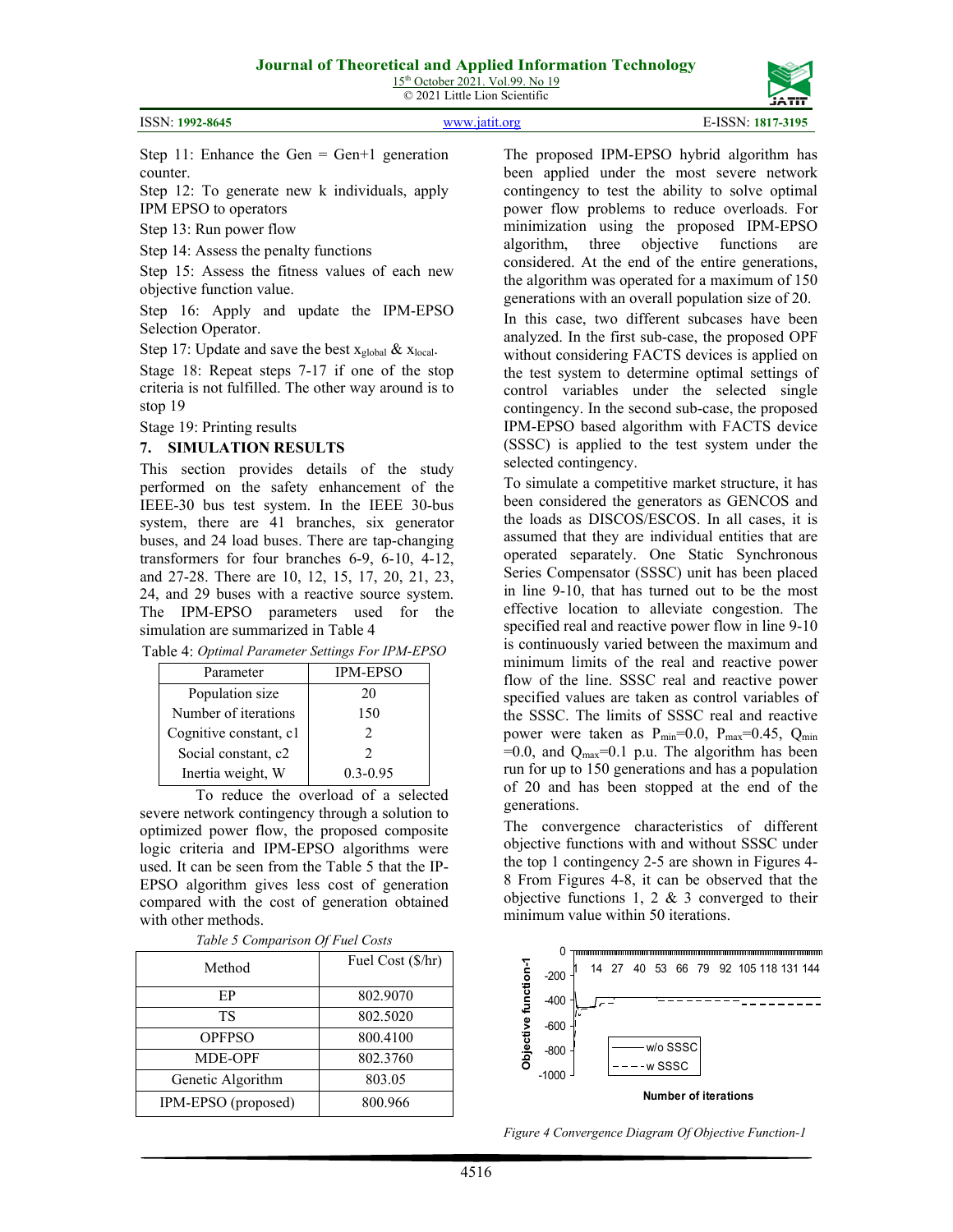15<sup>th</sup> October 2021. Vol.99. No 19 © 2021 Little Lion Scientific

ISSN: **1992-8645** [www.jatit.org](http://www.jatit.org/) E-ISSN: **1817-3195**



**Number of iterations**

*Figure 5 Convergence Diagram Of Objective Function-*



*Figure 6 Convergence Diagram Of Objective Function-2 (Loss)*



*Figure 7 Convergence Diagram Of Objective Function-3 (S.W)*



*Figure 8 Convergence Diagram Of Objective Function-3 (Loss)*

Table 5 presents the optimal settings of the control variables obtained from the optimal power flow solution with and without SSSC under the top contingency. From Table 4, it can be observed that all control variables are maintained within their limits during the minimization of the specified objective function. The optimal real power load levels obtained from the OPF solution are given in Table 6. From Table 4, it is also observed that the proposed IPM-EPSO based hybrid algorithm with SSSC effectively works to maximize social welfare while improving network security.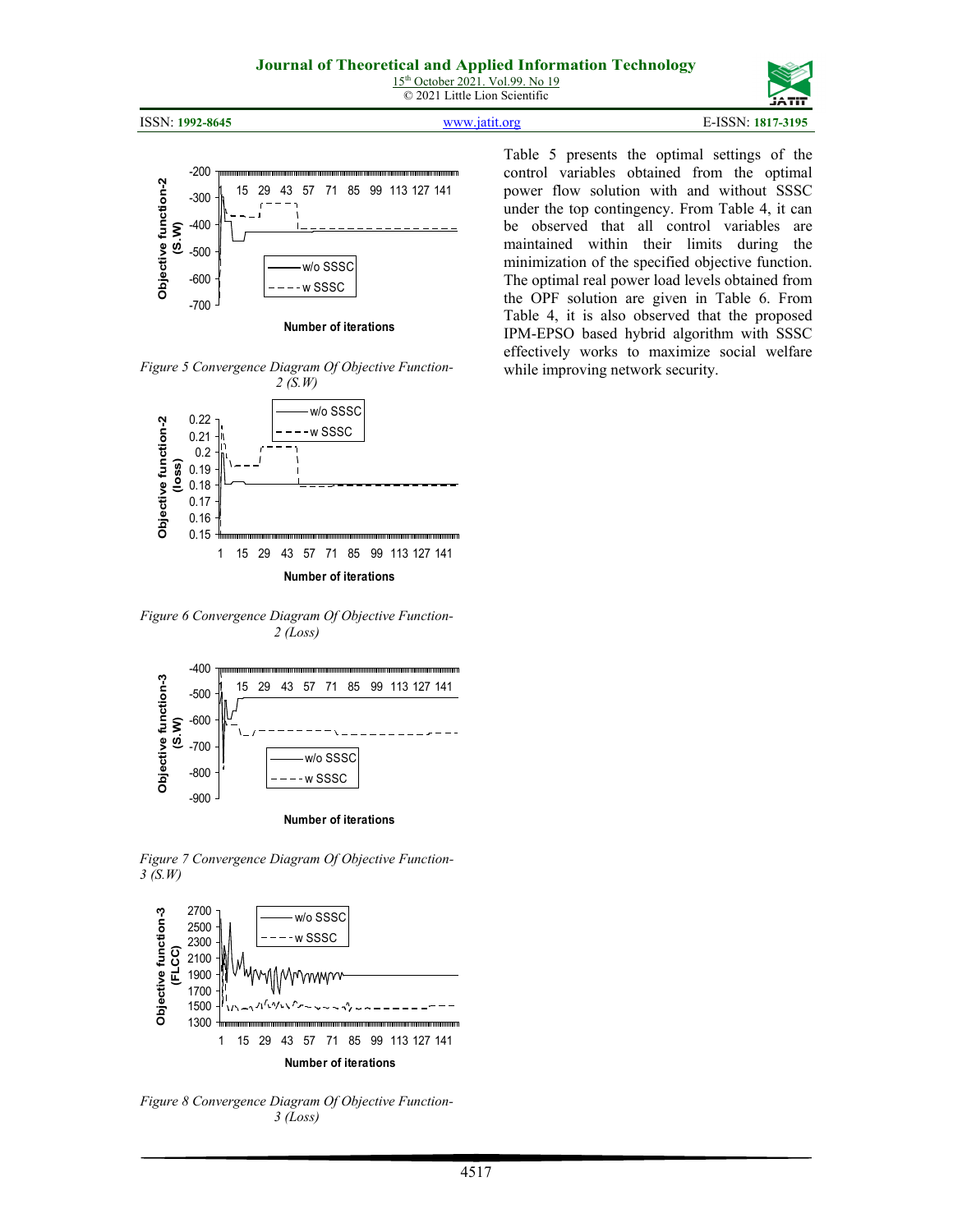# **Journal of Theoretical and Applied Information Technol**

15<sup>th</sup> October 2021. Vol.99. No 19 © 2021 Little Lion Scientific



ISSN: **1992-8645** [www.jatit.org](http://www.jatit.org/) E-ISSN: **1817-3195**

| оюду |  |  |
|------|--|--|
|      |  |  |

|  |  | Table 5 Optimal Settings Of Control Variables |
|--|--|-----------------------------------------------|

|                           | O.F         |             |                          |              |              |             |  |  |  |
|---------------------------|-------------|-------------|--------------------------|--------------|--------------|-------------|--|--|--|
| Control                   | $O.F - 1$   |             |                          | $O.F-2$      | $O.F-3$      |             |  |  |  |
| variable (p.u)            | Without     | With SSSC   | Without                  | With SSSC    | Without      | With        |  |  |  |
|                           | <b>SSSC</b> |             | <b>SSSC</b>              |              | <b>SSSC</b>  | <b>SSSC</b> |  |  |  |
| $PG-1$                    | 1.3198      | 1.5265      | 1.4750                   | 1.4389       | 1.2736       | 1.1986      |  |  |  |
| $PG-2$                    | 0.6595      | 0.5152      | 0.5719                   | 0.6508       | 0.6873       | 0.6282      |  |  |  |
| $PG-3$                    | 0.2386      | 0.2744      | 0.2311                   | 0.1824       | 0.2060       | 0.2346      |  |  |  |
| $PG-4$                    | 0.1873      | 0.2086      | 0.2365                   | 0.2180       | 0.1744       | 0.2402      |  |  |  |
| $PG-5$                    | 0.4916      | 0.2486      | 0.3311                   | 0.2439       | 0.3617       | 0.4292      |  |  |  |
| $PG-6$                    | 0.2344      | 0.3003      | 0.2806                   | 0.2929       | 0.2830       | 0.2559      |  |  |  |
| $VG-1$                    | 1.0611      | 1.0720      | 1.0519                   | 1.0081       | 1.0139       | 1.0204      |  |  |  |
| $VG-2$                    | 0.9760      | 1.0049      | 0.9894                   | 1.0278       | 1.0581       | 1.0124      |  |  |  |
| $VG-3$                    | 0.9928      | 1.0178      | 1.0007                   | 1.0504       | 1.0359       | 0.9973      |  |  |  |
| $VG-4$                    | 0.9876      | 1.0082      | 0.9991                   | 1.0094       | 0.9901       | 1.0436      |  |  |  |
| $VG-5$                    | 1.0505      | 1.0411      | 1.0425                   | 1.0413       | 1.0059       | 1.0247      |  |  |  |
| $VG-6$                    | 1.0353      | 1.0045      | 1.0123                   | 1.0490       | 1.0638       | 1.0151      |  |  |  |
| Tap1                      | 0.9700      | 0.9700      | 0.9700                   | 0.9500       | 1.0300       | 1.0100      |  |  |  |
| Tap2                      | 0.9600      | 1.0600      | 1.0100                   | 1.0300       | 1.0500       | 1.1000      |  |  |  |
| Tap3                      | 1.0300      | 1.0200      | 0.9300                   | 1.0200       | 0.9800       | 0.9900      |  |  |  |
| Tap4                      | 0.9600      | 1.0400      | 1.0400                   | 1.0000       | 1.0300       | 1.0400      |  |  |  |
| $Qsh-10$                  | 0.1200      | 0.0600      | 0.1200                   | 0.0600       | 0.0600       | 0.0600      |  |  |  |
| $Qsh-12$                  | 0.1200      | 0.0600      | $\Omega$                 | $\theta$     | $\theta$     | 0.0600      |  |  |  |
| $Osh-15$                  | $\theta$    | 0.0600      | 0.1800                   | 0.1200       | 0.1200       | 0.1800      |  |  |  |
| $Qsh-17$                  | 0.0600      | 0.0600      | 0.1200                   | $\mathbf{0}$ | 0.1200       | 0.0600      |  |  |  |
| $Qsh-20$                  | 0.1200      | $\theta$    | $\mathbf{0}$             | 0.1800       | 0.0600       | 0.0600      |  |  |  |
| $Osh-21$                  | 0.1200      | 0.0600      | 0.1200                   | 0.1200       | $\mathbf{0}$ | $\theta$    |  |  |  |
| $Osh-23$                  | $\theta$    | 0.0600      | 0.1200                   | 0.1200       | 0.1200       | 0.1200      |  |  |  |
| $Osh-24$                  | 0.0600      | 0.1800      | 0.0600                   | 0.0600       | $\mathbf{0}$ | 0.0600      |  |  |  |
| Qsh29                     | 0.1800      | 0.1200      | $\theta$                 | 0.0600       | 0.1800       | $\theta$    |  |  |  |
| $P$ -Loss (p.u)           | 0.2006      | 0.1789      | 0.1808                   | 0.1793       | 0.1455       | 0.1139      |  |  |  |
| $S.W.(\frac{6}{hr})(f_1)$ | $-376.1382$ | $-430.6815$ | $-425.5297$              | $-416.3540$  | $-515.5875$  | $-650.3494$ |  |  |  |
| <b>CLC</b>                | 1903.9      | 1653.8      | 1776.6                   | 2667.9       | 1891.3       | 1504.6      |  |  |  |
| VSe                       |             | 0.0333      |                          | 0.0278       |              | 0.0351      |  |  |  |
| $\theta_{\underline{Se}}$ |             | $-120.220$  | $\overline{\phantom{a}}$ | $-104.520$   |              | $-103.730$  |  |  |  |

From Tables 5 & 6, it is a proven fact that the proposed IPM-PSO algorithm gives a better solution not only for multiple objective functions but also for weighted sum multi-objective functions. It is also be noted that placement of SSSC at line 9-10 is an effective measure to improve the system security in a deregulated environment.

Table 7 provides details of the number of lines/buses under different severity categories.

The number of buses falling under the most severe category has been eliminated during minimization of objective function 3 which involves CLC based severity index in the weighted sum multi-objective function. Hence, consideration of weighted sum multi-objective function involving CLC based severity index is an effective alternative to maximize social welfare, without compromising on the system security.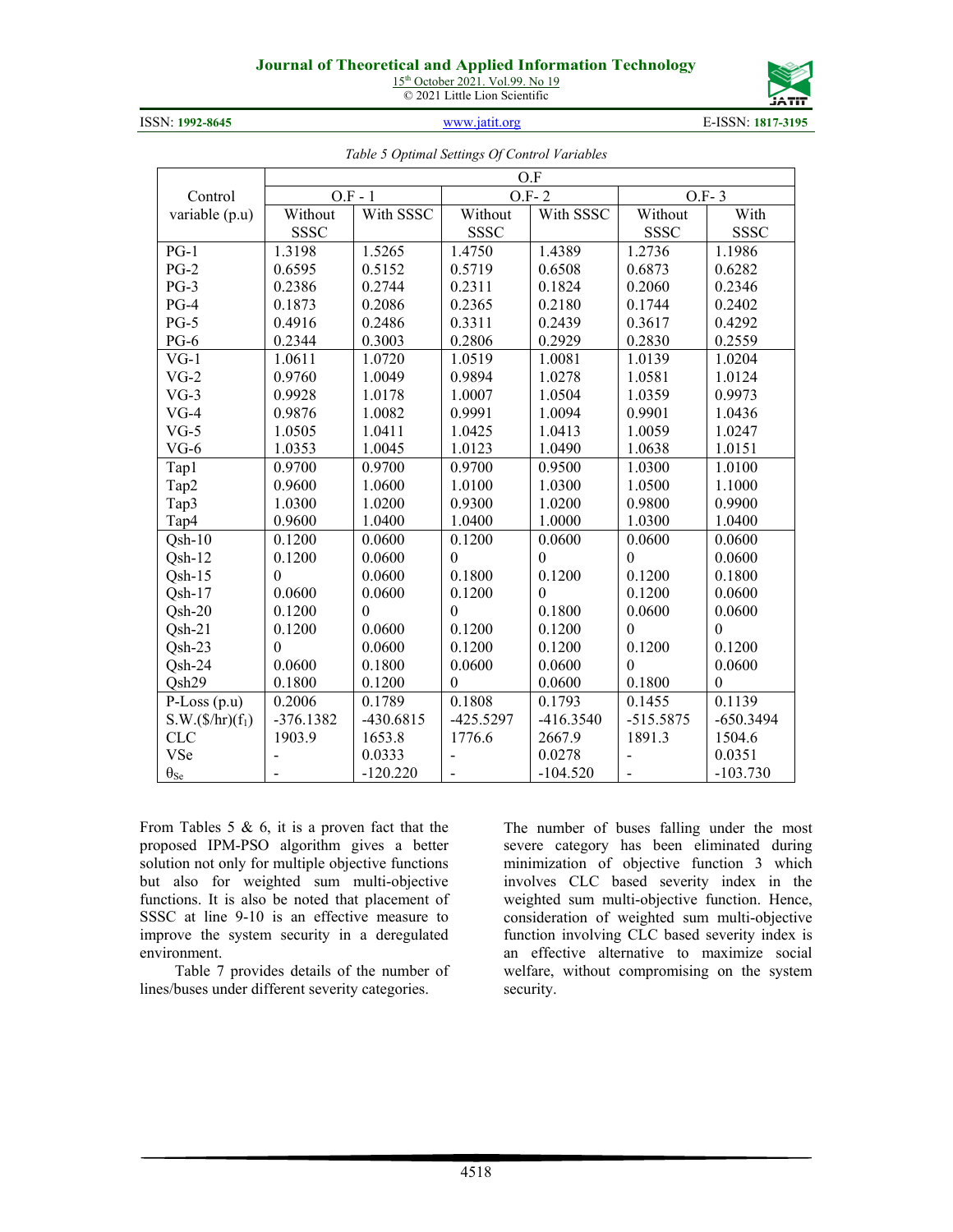# **Journal of Theoretical and Applied Information Technology**

15<sup>th</sup> October 2021. Vol.99. No 19 © 2021 Little Lion Scientific



ISSN: **1992-8645** [www.jatit.org](http://www.jatit.org/) E-ISSN: **1817-3195**

| Table 6 Optimal Real Power Load Levels |                  |                  |                  |                  |                  |                  |                  |                  |  |  |
|----------------------------------------|------------------|------------------|------------------|------------------|------------------|------------------|------------------|------------------|--|--|
| Load                                   |                  | Limits           | $\overline{O.F}$ |                  |                  |                  |                  |                  |  |  |
| <b>Bus</b>                             |                  |                  | $O.F - 1$        |                  | $O.F-2$          |                  | $O.F-3$          |                  |  |  |
| Power                                  | Min              | Max              | Without          | With             | Without          | With             | Without          | With             |  |  |
|                                        |                  |                  | <b>SSSC</b>      | <b>SSSC</b>      | <b>SSSC</b>      | <b>SSSC</b>      | <b>SSSC</b>      | <b>SSSC</b>      |  |  |
| $\mathbf{P}_{\text{L-1}}$              | $\mathbf{0}$     | $\mathbf{0}$     | $\mathbf{0}$     | $\Omega$         | $\mathbf{0}$     | $\Omega$         | $\theta$         | $\theta$         |  |  |
| $P_{L-2}$                              | 0.1845           | 0.2495           | 0.2191           | 0.2236           | 0.2294           | 0.1959           | 0.2088           | 0.2321           |  |  |
| $P_{L-3}$                              | 0.2550           | 0.3450           | 0.2922           | 0.3048           | 0.3156           | 0.2906           | 0.2873           | 0.3081           |  |  |
| $P_{L-4}$                              | $\theta$         | $\theta$         | $\Omega$         | $\Omega$         | $\theta$         | $\theta$         | $\theta$         | $\theta$         |  |  |
| $P_{L-5}$                              | 0.8007           | 1.0833           | 0.9584           | 0.9709           | 0.9593           | 0.9931           | 0.9465           | 0.9228           |  |  |
| $P_{L-6}$                              | $\theta$         | $\Omega$         | $\Omega$         | $\Omega$         | $\Omega$         | $\Omega$         | $\Omega$         | $\Omega$         |  |  |
| $P_{L-7}$                              | 0.1938           | 0.2622           | 0.2455           | 0.2401           | 0.2436           | 0.2090           | 0.2277           | 0.2481           |  |  |
| $P_{L-8}$                              | 0.0204           | 0.0276           | 0.0247           | 0.0238           | 0.0249           | 0.0248           | 0.0227           | 0.0241           |  |  |
| $\mathbf{P}_{\text{L-9}}$              | $\theta$         | $\Omega$         | $\Omega$         | $\theta$         | $\mathbf{0}$     | $\theta$         | $\theta$         | $\mathbf{0}$     |  |  |
| $P_{L-10}$                             | 0.0493           | 0.0667           | 0.0640           | 0.0580           | 0.0598           | 0.0609           | 0.0594           | 0.0634           |  |  |
| $P_{L-11}$                             | 0.0646           | 0.0874           | 0.0751           | 0.0830           | 0.0718           | 0.0815           | 0.0748           | 0.0817           |  |  |
| $P_{L-12}$                             | 0.0952           | 0.1288           | 0.1250           | 0.1189           | 0.1217           | 0.1107           | 0.1153           | 0.1081           |  |  |
| $\mathbf{P}_{\text{L-13}}$             | $\mathbf{0}$     | $\mathbf{0}$     | $\boldsymbol{0}$ | $\theta$         | $\mathbf{0}$     | $\boldsymbol{0}$ | $\boldsymbol{0}$ | $\boldsymbol{0}$ |  |  |
| $P_{L-14}$                             | 0.0527           | 0.0713           | 0.0571           | 0.0615           | 0.0677           | 0.0587           | 0.0623           | 0.0710           |  |  |
| $\mathbf{P}_{\text{L-15}}$             | 0.0697           | 0.0943           | 0.0826           | 0.0811           | 0.0886           | 0.0744           | 0.0794           | 0.0835           |  |  |
| $\mathbf{P}_{\text{L-16}}$             | 0.0298           | 0.0402           | 0.0337           | 0.0351           | 0.0347           | 0.0345           | 0.0356           | 0.0319           |  |  |
| $P_{L-17}$                             | 0.0765           | 0.1035           | 0.0904           | 0.0882           | 0.0932           | 0.0854           | 0.0974           | 0.0977           |  |  |
| $P_{L-18}$                             | 0.0272           | 0.0368           | 0.0341           | 0.0317           | 0.0321           | 0.0290           | 0.0328           | 0.0325           |  |  |
| $P_{L-19}$                             | 0.0808           | 0.1092           | 0.0955           | 0.0990           | 0.0879           | 0.0983           | 0.0936           | 0.0938           |  |  |
| $P_{L-20}$                             | 0.0187           | 0.0253           | 0.0196           | 0.0217           | 0.0224           | 0.0225           | 0.0230           | 0.0202           |  |  |
| $P_{L-21}$                             | 0.1487           | 0.2013           | 0.1796           | 0.1716           | 0.1782           | 0.1872           | 0.1590           | 0.1739           |  |  |
| $P_{L-22}$                             | $\theta$         | $\theta$         | $\overline{0}$   | $\theta$         | $\mathbf{0}$     | $\mathbf{0}$     | $\mathbf{0}$     | $\boldsymbol{0}$ |  |  |
| $P_{L-23}$                             | 0.0272           | 0.0368           | 0.0311           | 0.0310           | 0.0297           | 0.0338           | 0.0317           | 0.0306           |  |  |
| $\mathbf{P}_{\text{L-24}}$             | 0.0739           | 0.1000           | 0.0884           | 0.0820           | 0.0771           | 0.0860           | 0.0909           | 0.0835           |  |  |
| $P_{L-25}$                             | $\boldsymbol{0}$ | $\Omega$         | $\overline{0}$   | $\theta$         | $\boldsymbol{0}$ | $\theta$         | $\theta$         | $\mathbf{0}$     |  |  |
| $P_{L-26}$                             | 0.0298           | 0.0402           | 0.0354           | 0.0384           | 0.0361           | 0.0331           | 0.0342           | 0.0373           |  |  |
| $P_{L-27}$                             | $\boldsymbol{0}$ | $\theta$         | $\Omega$         | $\boldsymbol{0}$ | $\mathbf{0}$     | $\boldsymbol{0}$ | $\boldsymbol{0}$ | $\boldsymbol{0}$ |  |  |
| $P_{L-28}$                             | $\theta$         | $\boldsymbol{0}$ | $\Omega$         | $\theta$         | $\boldsymbol{0}$ | $\boldsymbol{0}$ | $\boldsymbol{0}$ | $\boldsymbol{0}$ |  |  |
| $P_{L-29}$                             | 0.0204           | 0.0276           | 0.0240           | 0.0249           | 0.0231           | 0.0246           | 0.0228           | 0.0228           |  |  |
| $P_{L-30}$                             | 0.0901           | 0.1219           | 0.1078           | 0.1053           | 0.1085           | 0.1135           | 0.1076           | 0.1057           |  |  |
| TTL(p.u)                               |                  | 2.8833           | 2.8946           | 2.9054           | 2.8475           | 2.8128           | 2.8728           |                  |  |  |

Table 7 Buses under different severity categories

| O.F                        |                        | Line Loadings |    |                | <b>Bus Voltage</b><br>Profiles |          | Bus Voltage Stability Indices |                |            |          |           |           |          |
|----------------------------|------------------------|---------------|----|----------------|--------------------------------|----------|-------------------------------|----------------|------------|----------|-----------|-----------|----------|
|                            |                        | LS            | US | <b>SA</b>      | HS                             | US       | <b>SA</b>                     | HS             | <b>VLS</b> | LS       | <b>US</b> | <b>SA</b> | HS       |
| <b>Before Optimization</b> |                        | 28            | 8  | 2              | 2                              | $\theta$ | 8                             | 16             | 24         | $\theta$ | $\theta$  | $\Omega$  | $\theta$ |
| O.F1                       | Without<br><b>SSSC</b> | 28            | 8  |                | 3                              | $\Omega$ | 20                            | $\overline{4}$ | 24         | $\Omega$ | $\Omega$  | $\Omega$  | $\Omega$ |
|                            | With SSSC              | 27            | 9  | 2              | 2                              | $\theta$ | 24                            | $\theta$       | 24         | $\theta$ | $\theta$  | $\Omega$  | $\theta$ |
| O.F2                       | Without<br><b>SSSC</b> | 27            | 9  | 2              | $\overline{2}$                 | $\Omega$ | 21                            | 3              | 24         | $\Omega$ | $\Omega$  | $\Omega$  | $\Omega$ |
|                            | With SSSC              | 26            | 10 |                | 3                              | $\theta$ | 5                             | 19             | 24         | $\theta$ | $\theta$  |           | $\Omega$ |
| O.F.3                      | Without<br><b>SSSC</b> | 27            | 10 | 3              | $\theta$                       | $\theta$ | 17                            | 7              | 24         | $\theta$ | $\theta$  | $\Omega$  | $\Omega$ |
|                            | With SSSC              | 28            | 10 | $\overline{c}$ | $\Omega$                       | $\Omega$ | 24                            | $\theta$       | 24         | $\theta$ | $\Omega$  | $\Omega$  | $\Omega$ |

Figure 9 to 11 represents the line loadings for three objective functions under the contingency

of line 2-5 with and without SSSC. The efficiency of the proposed IPM-EPSO hybrid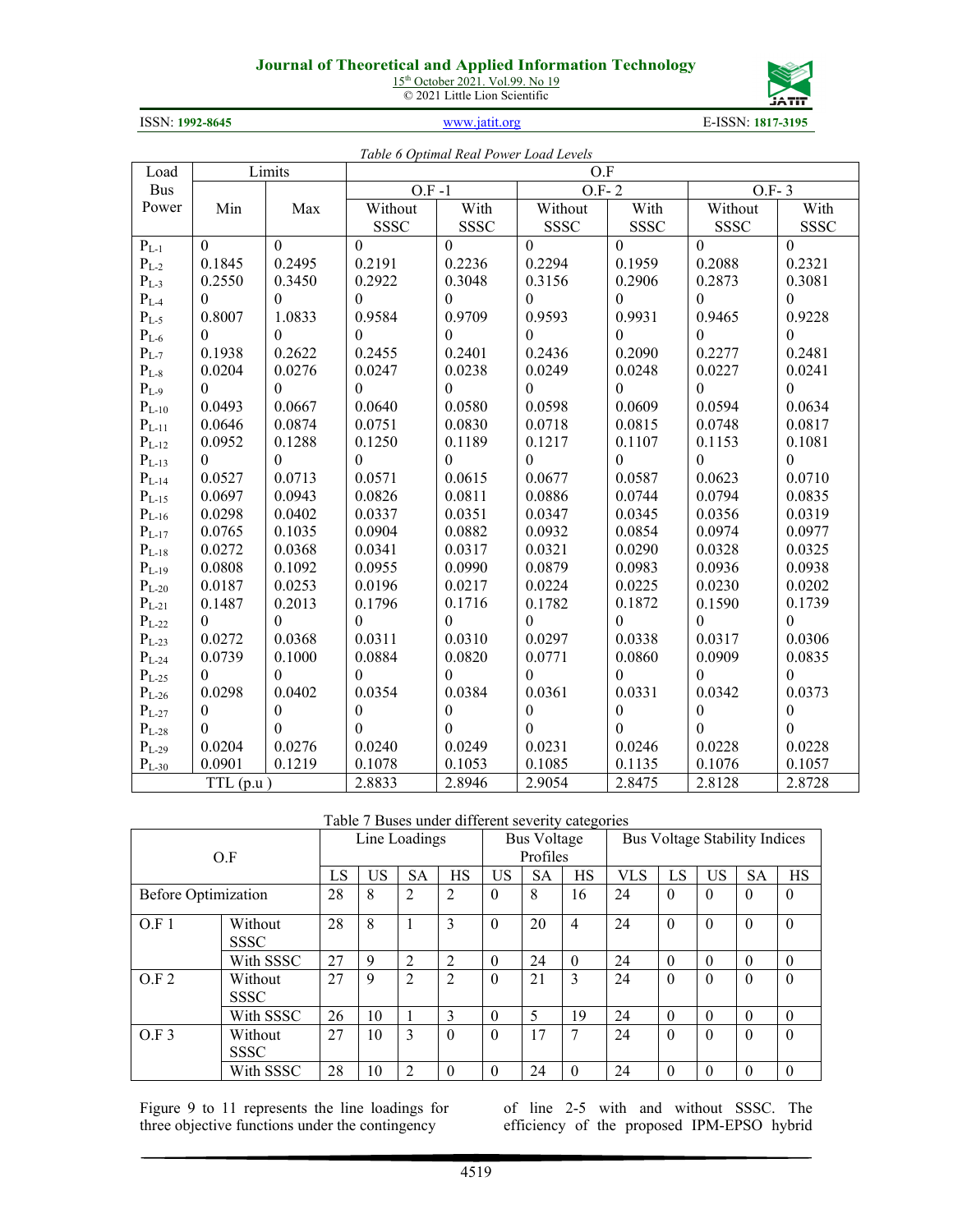#### **Journal of Theoretical and Applied Information Technology** 15<sup>th</sup> October 2021. Vol.99. No 19

#### ISSN: **1992-8645** [www.jatit.org](http://www.jatit.org/) E-ISSN: **1817-3195**

© 2021 Little Lion Scientific

algorithm and the superiority of SSSC in maintaining good load bus voltages profiles and voltage stability indices within limits can be observed from the respective Figures 12-17.



*Figure 9 Line Loadings (Objective Function-1)*



*Figure 10 Line Loadings (Objective Function-2)*



*Figure 11 Line Loadings (Objective Function-3)*



*Figure 12 Load Bus Voltage Profiles (Objective Function-1)*



*Figure 13 Load Bus Voltage Profiles (Objective Function-2)*



*Figure 14 Load Bus Voltage Profiles (Objective Function-3)*



*Figure 15 Voltage Stability Indices (Objective Function-1)*



*Figure 16 Voltage Stability Indices (Objective Function-2)*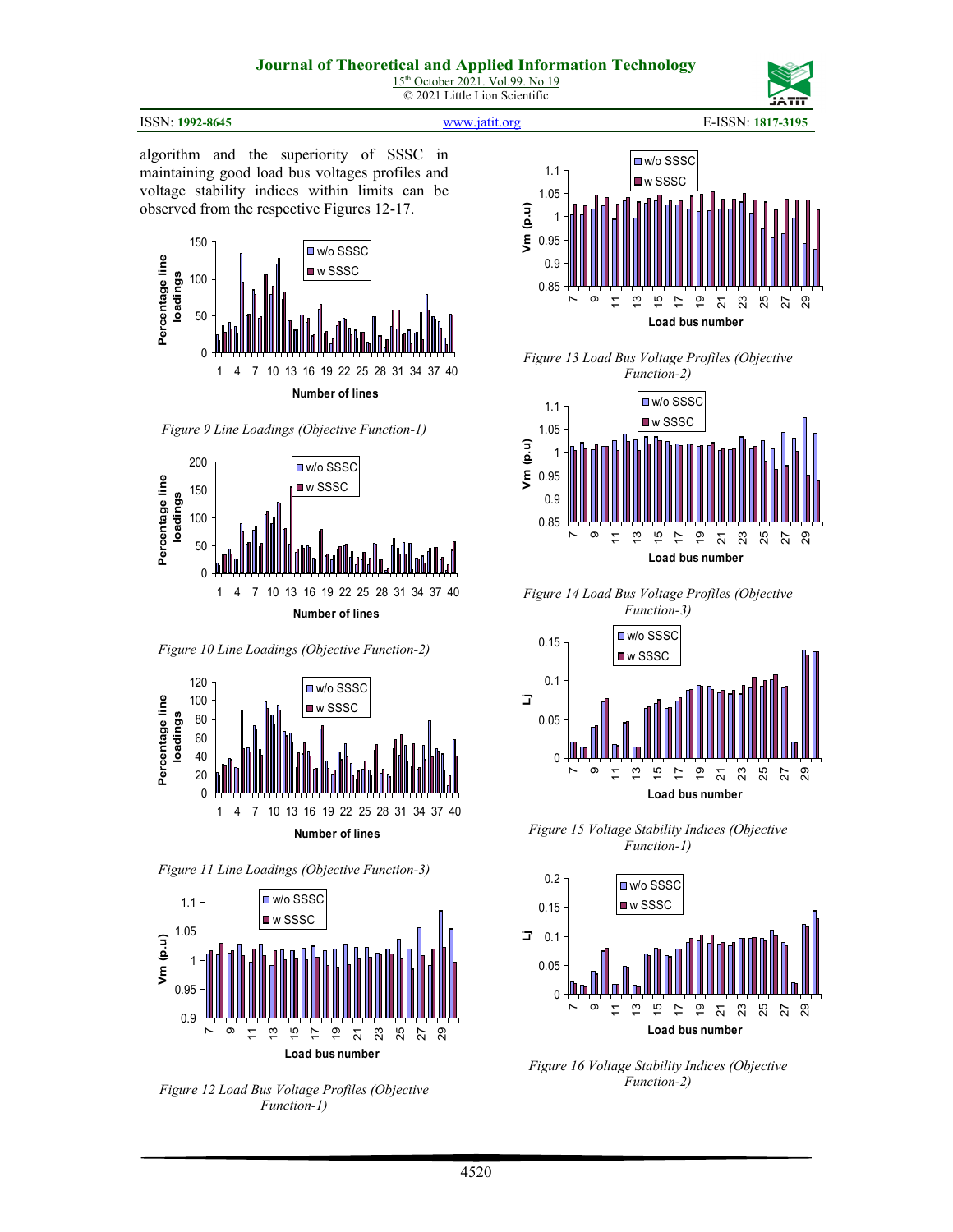





*Figure 17 Voltage Stability Indices (Objective Function-3*

# **8. CONCLUSION**

This paper proposed an approach based on the composite logical criteria for the power system network. In addition to real power changes and bus voltages, the proposed method uses the voltage stability indexes for load buses as postcontingent quantities for estimating the composite logic criteria. These quantities were expressed in a fuzzy set notation. The fuzzy rules are then used to find the entire severity index of the system. This article proposed a new technique in the operation of deregulating power systems to maintain system security, with an emphasis on voltage stability. To solve the optimal power flow problem with a weighted sum multi-objective function, an IPM-EPSO method is being applied to maximize social benefits and network security. Due to a reprogram of generator outputs, line overloads have been alleviated, losses reduced and the system safety improved. On the modified IEEE 30- bus system, the effectiveness of the approach proposed has been demonstrated. Other heuristic methods can be used to solve similar problems.

# **REFRENCES:**

- [1] Q. Tang, K. Wang, K. Yang and Y. Luo, "Congestion-Balanced and Welfare-Maximized Charging Strategies for Electric Vehicles," in IEEE Transactions on Parallel and Distributed Systems, vol. 31, no. 12, pp. 2882-2895, 1 Dec. 2020, doi: 10.1109/TPDS.2020.3003270.
- [2] H. Liu, Y. Shen, Z. B. Zabinsky, C. Liu, A. Courts and S. Joo, "Social Welfare Maximization in Transmission Enhancement Considering Network Congestion," in IEEE Transactions on Power Systems, vol. 23, no.

3, pp. 1105-1114, Aug. 2008, doi: 10.1109/TPWRS.2008.926717.

- [3] K. S. Verma and H. O. Gupta, "Impact on real and reactive power pricing in open power market using unified power flow controller," in IEEE Transactions on Power Systems, vol. 21, no. 1, pp. 365-371, Feb. 2006, doi: 10.1109/TPWRS.2005.857829.
- [4] D. Gautam & N. Mithulananthan (2007) Locating Distributed Generator in the LMPbased Electricity Market for Social Welfare Maximization, Electric Power Components and Systems, 35:5, 489-503, DOI: 10.1080/15325000601078146
- [5] M. H. Hassan, S. Kamel, M. A. El-Dabah, T. Khurshaid and J. L. Domínguez-García, "Optimal Reactive Power Dispatch With Time-Varying Demand and Renewable Energy Uncertainty Using Rao-3 Algorithm," in IEEE Access, vol. 9, pp. 23264-23283, 2021, doi: 10.1109/ACCESS.2021.3056423.
- [6] B. O. Adewolu and A. K. Saha, "Contingency Control Capability of an Optimized HVDC-Based VSC Transmission System," in IEEE Access, vol. 9, pp. 4112- 4128, 2021, doi: 10.1109/ACCESS.2020.3048500.
- [7] P. Sharmila, J. Baskaran, C. Nayanatara, S. G. CS and H. N. C, "Congestion Management in Deregulated Power Systems using Genetic Algorithm," 2020 International Conference on Power, Energy, Control and Transmission Systems (ICPECTS), Chennai, India, 2020, pp. 1-9, doi: 10.1109/ICPECTS49113.2020.9337047.
- [8] E. Naderi, H. Seifi and M. S. Sepasian, "A Dynamic Approach for Distribution System Planning Considering Distributed Generation," in IEEE Transactions on Power Delivery, vol. 27, no. 3, pp. 1313-1322, July 2012, doi: 10.1109/TPWRD.2012.2194744.
- [9] S.N. Singh, A.K. David, "Optimal location of FACTS devices for congestion management", Electric Power Systems Research,Volume 58, Issue 2,2001,Pages 71- 79,ISSN 0378, 7796,https://doi.org/10.1016/S0378- 7796(01)00087-6
- [10]Naresh Acharya, N. Mithulananthan, "Locating series FACTS devices for congestion management in deregulated electricity markets",Electric Power Systems Research,Volume 77, Issues 3–4,2007,Pages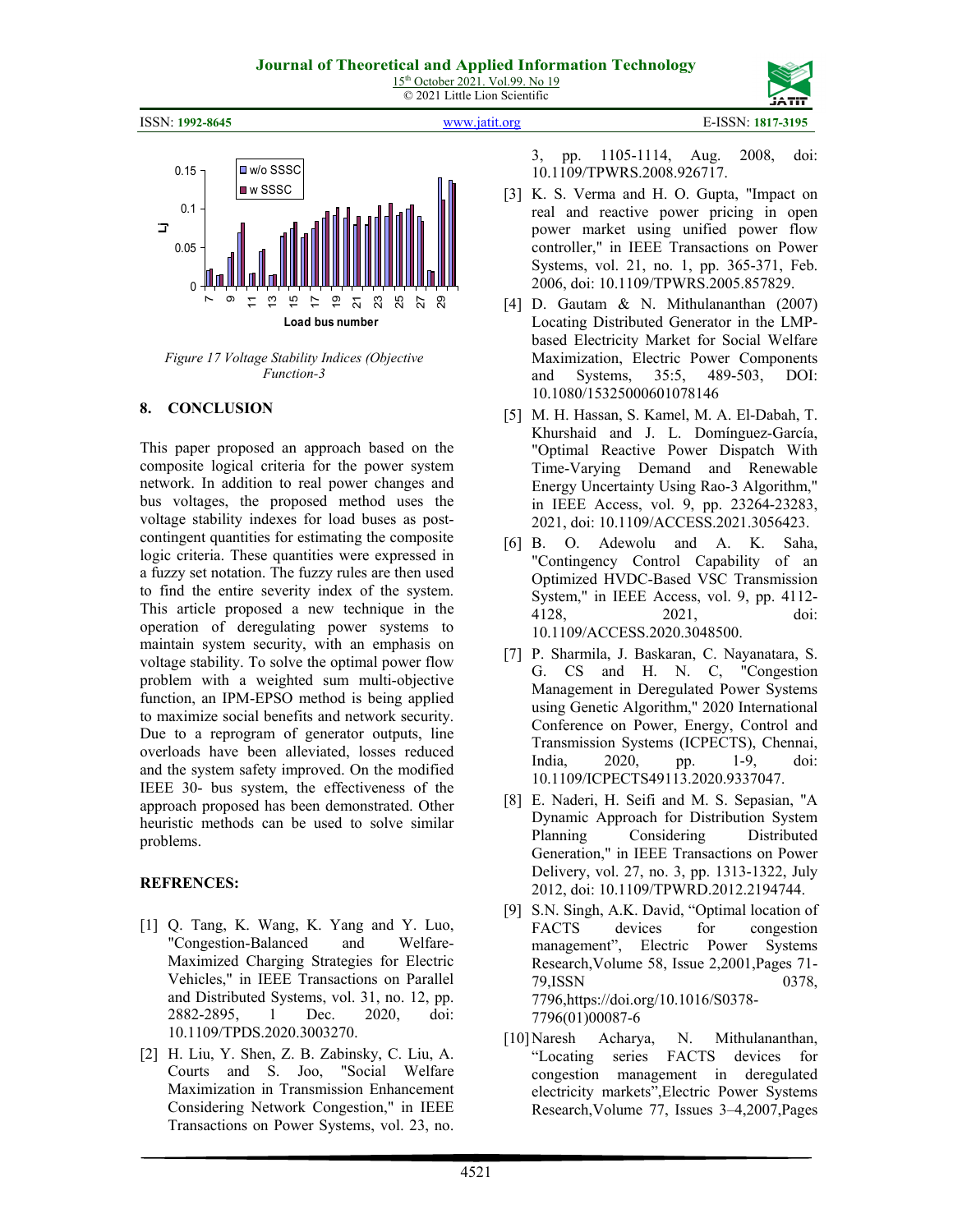

ISSN: **1992-8645** [www.jatit.org](http://www.jatit.org/) E-ISSN: **1817-3195**

352-360,ISSN:0378-7796,

https://doi.org/10.1016/j.epsr.2006.03.016.

- [11]D. Povh, "Use of HVDC and FACTS," in Proceedings of the IEEE, vol. 88, no. 2, pp. 235-245, Feb. 2000, doi: 10.1109/5.824001.
- [12] G.B. Shrestha, Wang Feng, Effects of series compensation on spot price power markets,International Journal of Electrical Power & Energy Systems,Volume 27, Issues 5–6,2005,Pages 428-436,ISSN 0142- 0615,https://doi.org/10.1016/j.ijepes.2005.03. 001.
- [13] B. F. Wollenberg, "The price of change [electricity supply industry deregulation]," in IEEE Potentials, vol. 16, no. 5, pp. 14-16, Dec. 1997-Jan. 1998, doi: 10.1109/45.645825.
- [14]T. L. Duong, Y. J. Gang, K. Tong, "Optimal location of thyristorcontrolled-seriescapacitor using min cut algorithm", TELKOMNIKAIndonesian Journal of Electrical Engineering, Vol. 12, No. 5, pp. 3649-3661, 2014, DOI: http://dx.doi.org/10.11591/telkomnika.v12i5. 4423
- [15]Thanh Long Duong, Yao Jian Gang, Viet Anh Truong, "Application of min cut algorithm for optimal location of FACTS devices considering system loadability and cost of installation",International Journal of Electrical Power & Energy Systems,Volume 63,2014,Pages 979-987,ISSN 0142- 0615,https://doi.org/10.1016/j.ijepes.2014.06. 072.
- [16]Z. Luburić, H. Pandžić and M. Carrión, "Transmission Expansion Planning Model Considering Battery Energy Storage, TCSC and Lines Using AC OPF," in IEEE Access, vol. 8, pp. 203429-203439, 2020, doi: 10.1109/ACCESS.2020.3036381.
- [17]ThanhLong Duong, Yao JianGang, VietAnh Truong, "A new method for secured optimal power flow under normal and network contingencies via optimal location of TCSC,International Journal of Electrical Power & Energy Systems,Volume 52,2013, Pages 68-80, ISSN 0142-0615,https://doi.org/10.1016/j.ijepes.2013.03. 025.
- [18]M. B. Shafik, H. Chen, G. I. Rashed and R. A. El-Sehiemy, "Adaptive Multi Objective Parallel Seeker Optimization Algorithm for Incorporating TCSC Devices into Optimal Power Flow Framework," in IEEE Access,

vol. 7, pp. 36934-36947, 2019, doi: 10.1109/ACCESS.2019.2905266.

- [19]J. Haucap and J. S. Marcus, "Why regulate? Lessons from New Zealand," in IEEE Communications Magazine, vol. 43, no. 11, pp. 14-16, Nov. 2005, doi: 10.1109/MCOM.2005.1541683.
- [20]T. MacGregor, "Electricity restructuring in Britain: not a model to follow," in IEEE Spectrum, vol. 38, no. 6, pp. 15-19, June 2001, doi: 10.1109/6.925273.
- [21] C. Li et al., "Optimal allocation of multi-type FACTS devices in power systems based on power flow entropy," in Journal of Modern Power Systems and Clean Energy, vol. 2, no. 2, pp. 173-180, June 2014, doi: 10.1007/s40565-014-0059-x.
- [22]S. K. Behera, N. K. Mohanty, "Social welfare maximization withthyristor-controlled series compensator using grey wolf optimizationalgorithm", The International Journal of Electrical Engineering &Education, Vol. 56, No. 1, pp. 1-14, 2019, https://doi.org/10.1177/0020720918822754
- [23]G. Y. Yang, G. Hovland, R. Majumder and Z. Y. Dong, "TCSC Allocation Based on Line Flow Based Equations Via Mixed-Integer Programming," in IEEE Transactions on Power Systems, vol. 22, no. 4, pp. 2262- 2269, Nov. 2007, doi: 10.1109/TPWRS.2007.907928.
- [24]S.M.H. Nabavi, A. Kazemi, M.A.S. Masoum, "Social welfare maximization with fuzzy based genetic algorithm by TCSC and SSSC in double-sided auction market",Scientia Iranica,Volume 19, Issue 3,2012,Pages 745- 758,ISSN 1026- 3098,https://doi.org/10.1016/j.scient.2011.04. 028.
- [25]E. Dehdashti, "Monitoring and surveillance of wholesale electricity markets: roles, responsibilities and challenges," IEEE Power Engineering Society General Meeting, 2005, San Francisco, CA, USA, 2005, pp. 3035- 3041 Vol. 3, doi: 10.1109/PES.2005.1489475.
- [26]K. Balamurugan, R. Muralisachithanandam, V. Dharmalingam, "Performance comparison of evolutionary programming and differential evolution approaches for social welfare maximization by placement of multi type FACTS devices in pool electricity market,International Journal of Electrical Power & Energy Systems, Volume